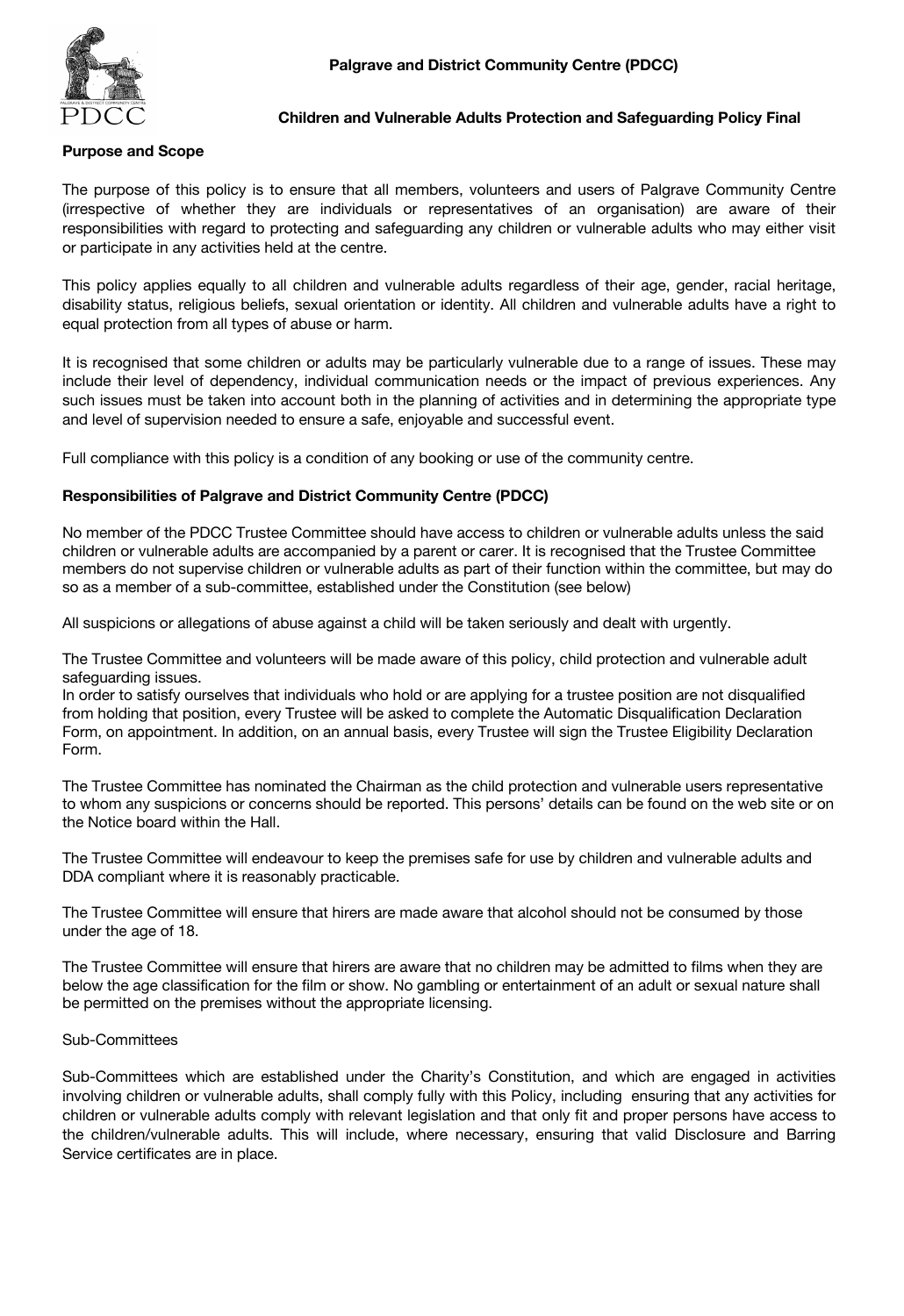### **Responsibilities of Hirers**

The Hirer is responsible for ensuring that any activities for children or vulnerable adults comply with relevant legislation and that only fit and proper persons have access to the children/vulnerable adults. This will include, where necessary, ensuring that valid Disclosure and Barring Service certificates are in place and the Hirer taking full responsibility for anyone that they may employ, engage, contract or expect to look after or interact with children/vulnerable adults.

Full details of the Disclosure and Barring Service and its application to both employees and volunteers can be found on the GOV.UK website.

It is recognised that some private events may fall outside of specific legislative requirements but the Hirer will still be expected to ensure that safe processes, overseen by appropriate responsible adults (preferably the parents or nominated guardians of the children and, if applicable, the vulnerable adults concerned) are in place. It is also important to ensure that for all events, whether private or commercial, the level and type of supervision is appropriate to the age group and abilities of the children/vulnerable adults. The NSPCC Factsheet 'Recommended Adult to Child Ratios When Supervising Children' offers further guidance.

All Hirers must ensure that any activity that requires themselves or any person engaged, contracted or invited by them for any purpose, to be either trained or specifically qualified are indeed actually trained and/or qualified, as required.

Any Hirer who proposes to hold an event or activity that requires Ofsted registration must, in addition to meeting all Ofsted requirements, provide the Bookings Secretary with a copy of the Hirer's own, dedicated, Child and Vulnerable Persons Protection Policy. This must be supplied before the event takes place. Further information on all aspects of Ofsted registration is available on the GOV.UK website.

Hirers are expected to ensure that, as well as providing safe practices and supervision, due care and sensitivity is practiced in ensuring the personal dignity of children/vulnerable adults. This will include, but is not limited to, listening to and valuing and respecting their views and choices whilst working in partnership with parents, carers and any relevant agencies to ensure that safe and appropriate decisions are made.

The PDCC Trustee Committee is responsible for the maintenance of the centre and its facilities, including the provision of accessible toilets. It is the Hirer's responsibility to ensure that the premises and facilities are suitable for the specific needs of the attendees at any event provided or hosted by them, before the event proceeds.

Children are not allowed in any area of the centre unaccompanied and Hirers must ensure that children under 12 do not enter the kitchen area. The Hirer is responsible for ensuring that the needs and abilities of individual vulnerable adults are assessed and that any level of supervision or any restriction on their access to any areas is appropriate to ensure their safety. This includes areas of the Centre that are being used by a different hirer.

The Hirer is responsible for ensuring that any items brought into the centre (for example, toys, play equipment or musical instruments) conform to any relevant legislation to ensure that they are safe and fit for purpose. Equally, if any of the assets of the centre, such as crockery or the sound system are used as part of the hire then they must be used in a safe manner in order to minimise any risks to any users, including children and vulnerable adults.

Hirers must ensure full compliance with all age and vulnerability related legislation. This includes, but is not limited to, legal requirements with regard to the sale or provision of alcohol, attendance at the screening of any film with an age classification and age related restrictions on any form of gambling or sale of goods.

# **Notification Requirements**

Should any user become aware of any potential or actual risk to any user of the Centre (including children and/or vulnerable adults) which they cannot immediately safely rectify, then the event in progress must be immediately suspended or terminated until such time as the problem is satisfactorily addressed. Where such a risk is due to any fault with the premises then the Chairman or a member of the PDCC Trustee Committee must be immediately notified. Emergency contact details are displayed in the Community Centre.

The PDCC Trustee Committee considers the welfare of children and vulnerable adults to be of paramount importance and therefore in the case of any actual or suspected abuse, of any type, by any person, the police and any other relevant agency must be immediately informed. It will be for these professional agencies to determine the next steps, including the scope and nature of any investigation.